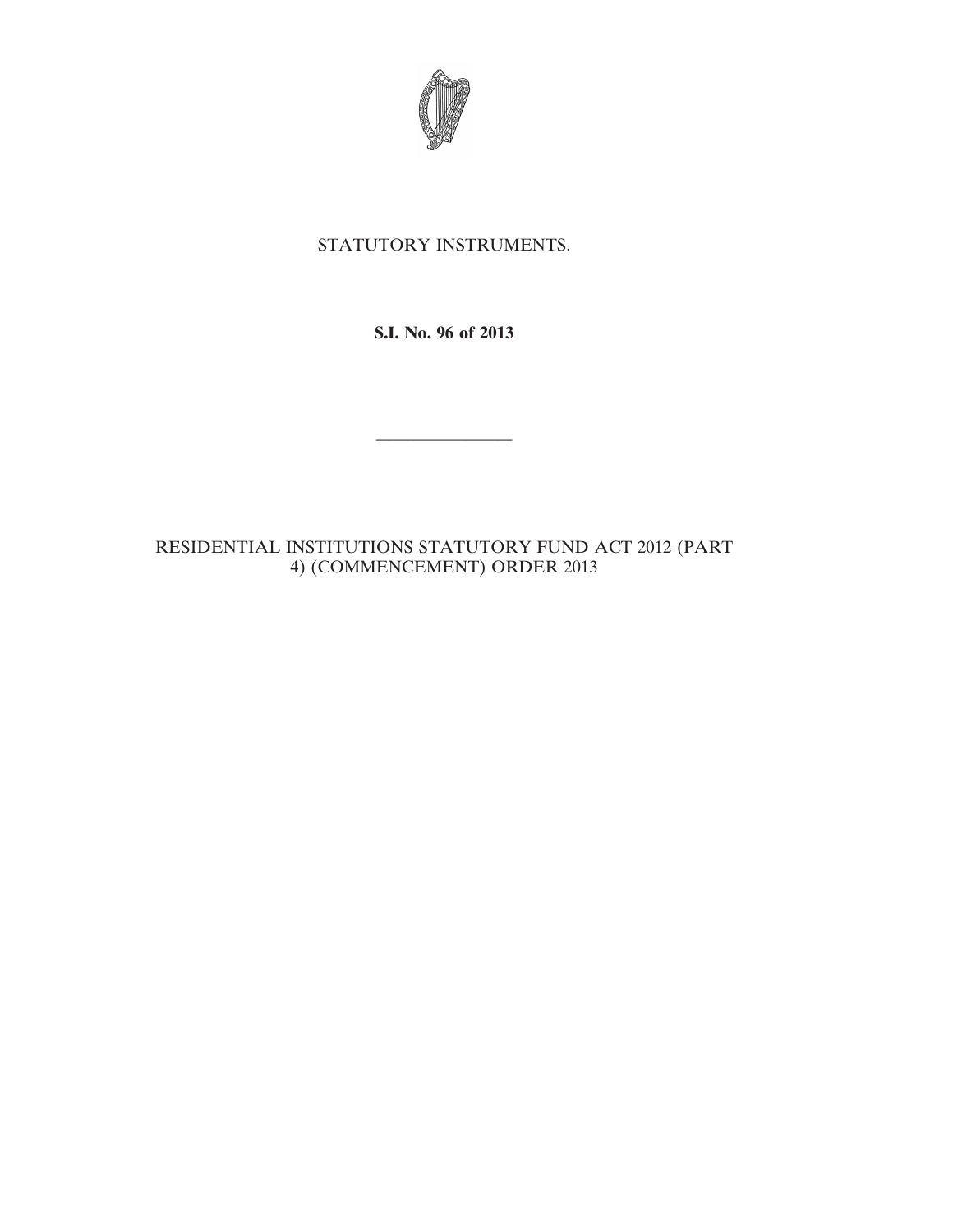## RESIDENTIAL INSTITUTIONS STATUTORY FUND ACT 2012 (PART 4) (COMMENCEMENT) ORDER 2013

I, RUAIRÍ QUINN, Minister for Education and Skills, in exercise of the powers conferred on me by section 1 (2) of the Residential Institutions Statutory Fund Act 2012 (No. 35 of 2012), hereby order as follows:

1. This Order may be cited as the Residential Institutions Statutory Fund Act 2012 (Part 4) (Commencement) Order 2013.

2. The 29th day of March 2013 is appointed as the day on which Part 4 of the Residential Institutions Statutory Fund Act 2012 (No. 35 of 2012) comes into operation.

L.S.

GIVEN under my Official Seal, 21 March 2013.

> RUAIRÍ QUINN, Minister for Education and Skills.

*Notice of the making of this Statutory Instrument was published in "Iris Oifigiúil" of* 26*th March*, 2013.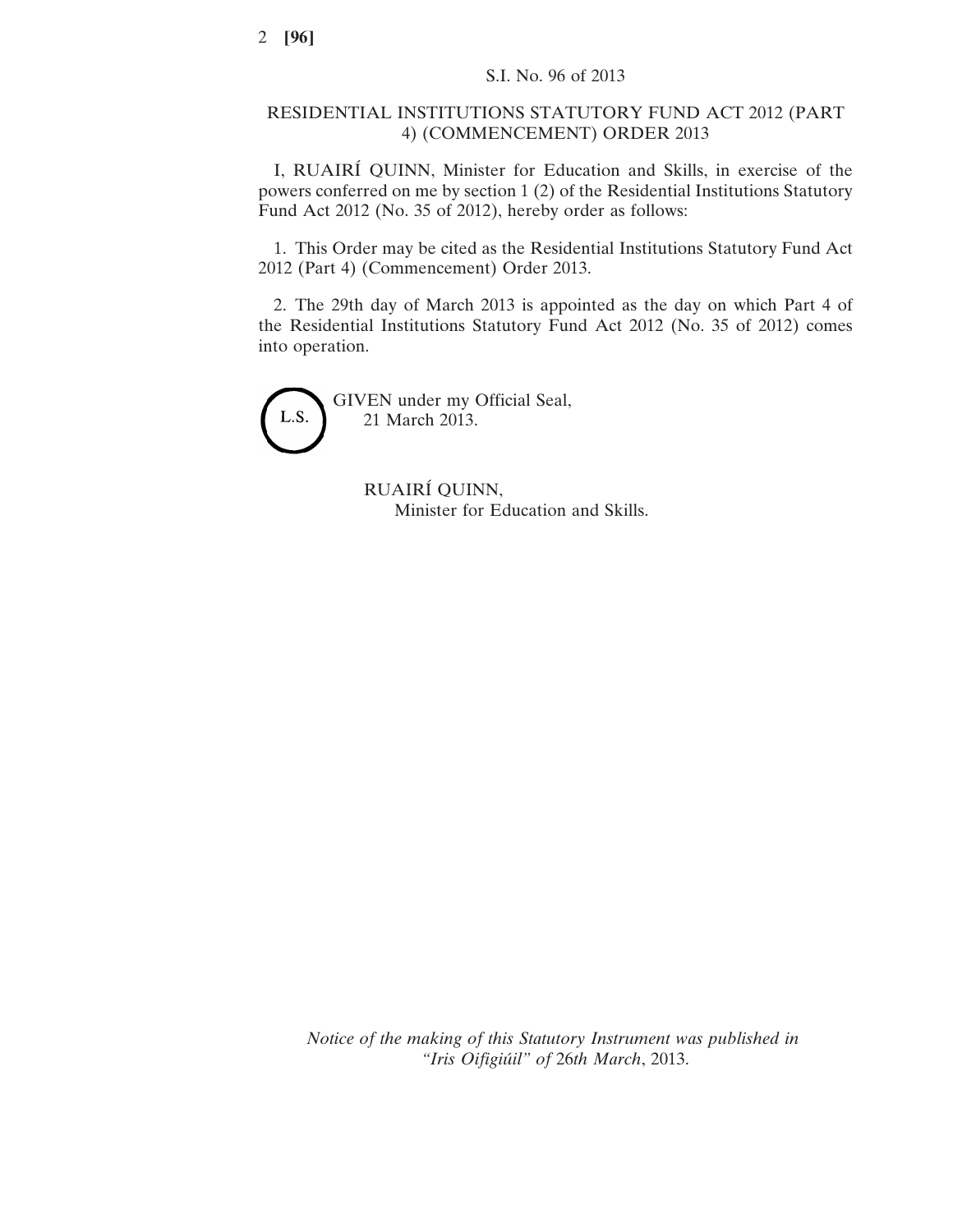## EXPLANATORY NOTE

*(This note is not part of the Instrument and does not purport to be a legal interpretation.)*

This Commencement Order commences Part 4 of the Residential institutions Statutory Fund Act 2012 with effect from the 29th day of March, 2013. Part 4 provides for the dissolution of the Education (Former Residents of Certain Institutions for Children) Finance Board and the transfer of its remaining functions to the Residential Institutions Statutory Fund Board.